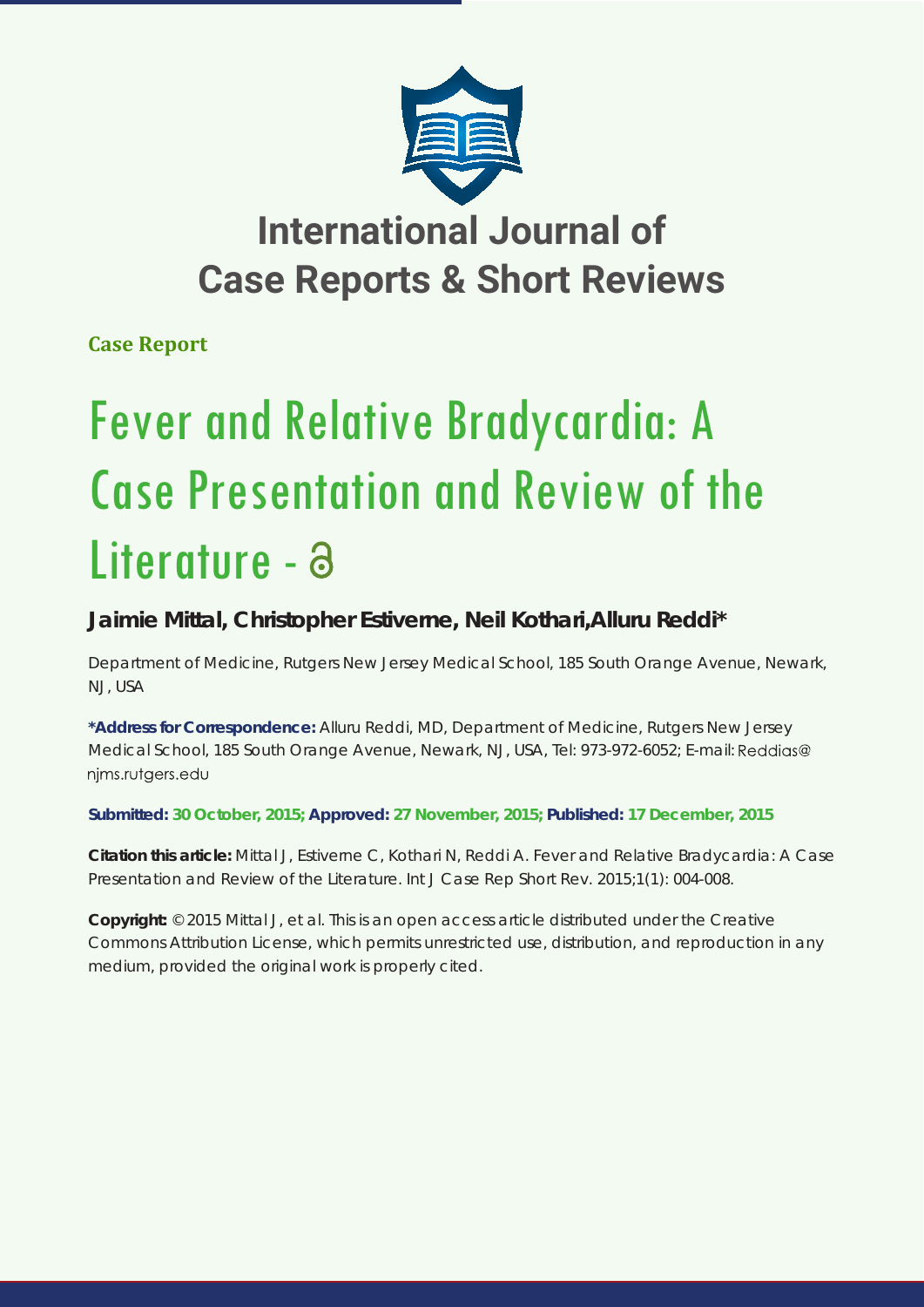#### **ABSTRACT**

Fever is defined as an elevation in core body temperature. It is a common presentation in patients with infection, and is associated with increased heart rate.In certain infectious conditions, however, there is dissociation between temperature and heart rate. This pulsetemperature deficit is called relative bradycardia, which is referred to as Faget's sign. Here we present a case of 45-year-old man with West Nile virus and a temperature of 1030 F with a heart rate of 66 beats per minute. With the case discussion, we provide a review of various causes of fever that are associated with bradycardia. In certain clinical situations, relative bradycardia should be used as a vital clinical clue to narrow down not only the differential diagnosis but also to provide guidance for appropriate management.

#### **KEYWORDS:** Fever, Relative Bradycardia, Faget's sign

#### **INTRODUCTION**

Fever is defined as an elevation in core body temperature. It is a common presentation in patients with infection, those taking prescribed or over the counter medications, neoplastic diseases, rheumatic diseases, central nervous system (CNS) lesions, and traumatic injuries. The core body temperature is regulated via thermoregulatory centers located in the hypothalamus, which receive input from hot and cold thermoreceptors located throughout the body. This input is integrated and a response is sent to the body either to conserve or dissipate heat. These changes in heat occur around a set point in the hypothalamus that maintains core body temperature within normal range [1]. Whenever the set point is increased, fever occurs.

The induction of fever by an infectious agent is mediated by the release of endogenous pyrogenic cytokines, such as tumor necrosis factor-α, interleukin (IL)-1, and IL-6 [2]. These mediators reach the CNS and induce prostaglandin release to raise core body temperature. The most common associated symptoms with fever are malaise, anorexia, myalgia, fatigue, headache, diaphoresis, sweating, and arthralgia. Certain physiologic changes also occur with fever, including increased heart and respiratory rates. In certain infectious conditions that present with fever, there is dissociation between temperature and heart rate. More specifically, the phenomenon of relative bradycardia can be appreciated. Here we present a case that illustrates this dissociation, and demonstrates its use as a clinical clue in creating a differential diagnosis.

#### **CASE REPORT**

A 45-year-old African American man with no significant medical history and not on any medications presented to the Emergency Department in the summer with a two-day history of bilateral upper extremity weakness and fever. On further questioning, the patient stated that the weakness was sudden in onset and first affected his left arm then progressed to his right arm. The morning of presentation, he was unable to grip objects with either hand. He also complained of bilateral arm tingling, gait instability, neck pain, and subjective fevers. He was born in the United States, and has worked as a landscaper for the last 15 years. After initial interview, the patient developed acute respiratory distress, requiring intubation. His vital signs were: temperature 103ºF, BP 151/87 mm Hg, pulse 66 beats per

*Cite this Article: Mittal J, Estiverne C, Kothari N, Reddi A. Fever and Relative Bradycardia: A Case Presentation and Review of the Literature. Int J Case Rep Short Rev. 2015;1(1): 004-008.*

minuteand respiratory rate of 18 per minute. Pertinent findings on physical examination included decreased muscle strength, muscle tone and sensation in upper extremities. He was areflexic in the upper extremities and hyporeflexicin the lower extremities.

His complete blood count, electrolytes, creatinine, glucose, calcium, and liver function tests were normal, except for an elevated total protein of 9.7 g/dl. Urinalysis was also normal. Electrocardiogram Figure 1 showed marked sinus bradycardia with a shortened PR interval and normal QT interval. Chest x-ray and CT of the head without contrast were normal. Analysis of cerebrospinal fluidrevealed a WBC count of 147 cells with predominant lymphocytes.IgM and IgG titers for West Nile virus were positive. An MRI of the head showed microvascular changes and increased signal intensity involving the anterior horns of the spinal cord from the obex to T1. The patient was started empirically on a 5-day course of intravenous IgG. Despite this treatment, the patient's condition did not improve. He required tracheostomy, and he was subsequently discharged to a long-term care facility for continued management. The final diagnosis was neuroinvasive disease due toWest Nile virus.

#### **DISCUSSION**

West Nile virus was introduced into the United States in 1999. Although 60% to 80% are asymptomatic, about 20% of infected persons develop fever with influenza-like symptoms [3]. In one survey of patients with West Nile virus fever, 30% required hospitalization [3]. In comparison, neuroinvasive disease develops in ≤1% of patients, which is characterized by encephalitis, meningitis, or acute flaccid paralysis. Neuroinvasive diseaseis not commonly seen in the Northeast area of the United States. According to the Centers for Disease Control and Prevention (CDC), 207 cases of West Nile virus have been reported in New Jersey from 1999 to 2014 and the incidence rate for neuroinvasive disease during this time period was 0.01 to 0.24 per 100,000 cases [4].In 2003, Colorado reported 2,947 cases of West Nile virus infection to the CDC, and of these 621 cases had neuroinvasive disease [5,6].

In general, fever is accompanied by an increase in both heart and respiratory rates.

Early studies have shown that for each degree increase above normal body temperature, the heart rate increases by an average of 8.5 beats per minute [7]. However, it has been proposed that for each one degree Fahrenheit increase, the heart rate increases by approximately 10 beats per minute, and an increase of less than 10 beats per minute is usually considered relative bradycardia. Table 1 provides the relationship between temperature and expected rise in heart rate [8].

In many noninfectious and infectious conditions, the heart rate does not increase with a rise in temperature. This phenomenon is called pulse-temperature deficit which many clinicians refer to as relative bradycardia. A caveat to this rule is that a patient must have a temperature of at least 102°F in order to better appreciate this pulse-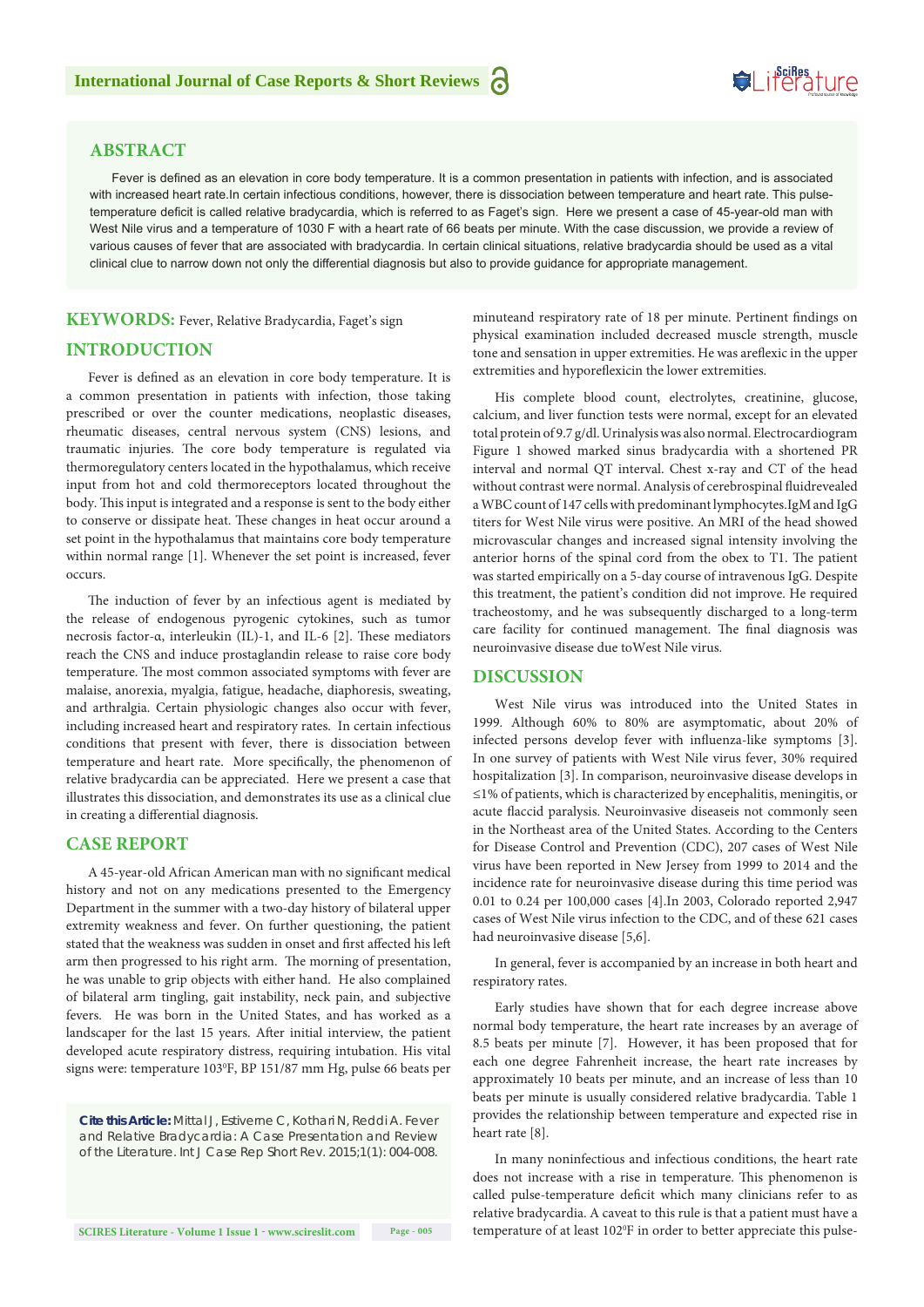

| <b>Table 1:</b> Expected elevation in heart rate with increase in body temperature. |                        |  |
|-------------------------------------------------------------------------------------|------------------------|--|
| Temperature °C (°F)                                                                 | Heart rate (beats/min) |  |
| 38.3 (101)                                                                          | 100                    |  |
| 38.9 (102)                                                                          | 110                    |  |
| 39.4 (103)                                                                          | 120                    |  |
| 40.0 (104)                                                                          | 130                    |  |
| 40.6 (105)                                                                          | 140                    |  |
| 41.1 (106)                                                                          | 150                    |  |

temperature relationship [8]. This pulse-temperature deficit is also known as Faget's sign and is attributed to a 19th century physician by the name of Jean-Charles Faget [9]. He was analyzing yellow fever in New Orleans in the 1860s, when he noted that there was a consistent relationship between a relatively slow heart rate despite the high fevers of his patients.

Before the term relative bradycardia is used to make a diagnosis, one must rule out conditions that cause bradycardia, such as pacemakerinduced rhythms, 3rd degree heart block, history of arrhythmias, or any therapy that affects AV nodal conduction. It should be noted that none of these were present in our patient. Some of the noninfectious conditions that cause relative bradycardia in febrile patients are listed in (Table 2). With respect to infectious etiologies of fever, Faget's sign can be applied primarily to Gram negative intracellular bacteria, intracellular parasites and viruses responsible for hemorrhagic fever. One exception to this rule is Leptospira, which is a Gram negative extracellular organism associated with relative bradycardia. Table 3 is

*Cite this Article: Mittal J, Estiverne C, Kothari N, Reddi A. Fever and Relative Bradycardia: A Case Presentation and Review of the Literature. Int J Case Rep Short Rev. 2015;1(1): 004-008.*

a summary of infectious agents that have been associated with fever and relative bradycardia.

The mechanisms for fever-induced bradycardia are not completely understood. It is well known that many infectious agents can cause acute myocarditis and induce cardiac conduction abnormalities. A study by Ostergaard et al. [10] suggested that relative bradycardia due to a specific disease has no predictive value in making a diagnosis. However, a study by Wittesjö et al. [11] suggests that relative bradycardia in a single patient can be helpful in arriving at a tentative diagnosis. After our patient encounter and review of the literature, we agree with the latter statement. Early recognition of our patient's diagnosis would likely not have changed his ultimate clinical outcome; however, earlier recognition in this case could have affected timely reporting of this disease in our area and prompt public health interventions.

In our patient with confirmed West Nile virus fever, the heart rate did not increase proportionately to the rise in temperature. Although such pulse-temperature deficit has not been reported in some studies of West Nile virus fever, Vyas et al. [12] observed relative bradycardia in a patient with West Nile virus infection and encephalitis. Our observation of relative bradycardia is consistent with this report. Brady and tachycardias were also reported by Bode and colleagues [6]. Acute flaccid paralysishas been described with anterior horn cell involvement. Our patient's upper extremities weaknessand MRI findings suggest neuroinvasive disease due to West Nile virus infection.

In conclusion, it is suggested that the epidemiology of various infectious diseases has changed dramatically due to rapid transcontinental travel. When diagnosing potentially fatal diseases, time is of the essence, and we firmly believe a pulse-temperature deficit should be seen as a vital clinical clue in the management of seriously ill patients. If used in the correct clinical context, it can focus a broad differential diagnosis for fever and guide as well as narrow clinical management choices.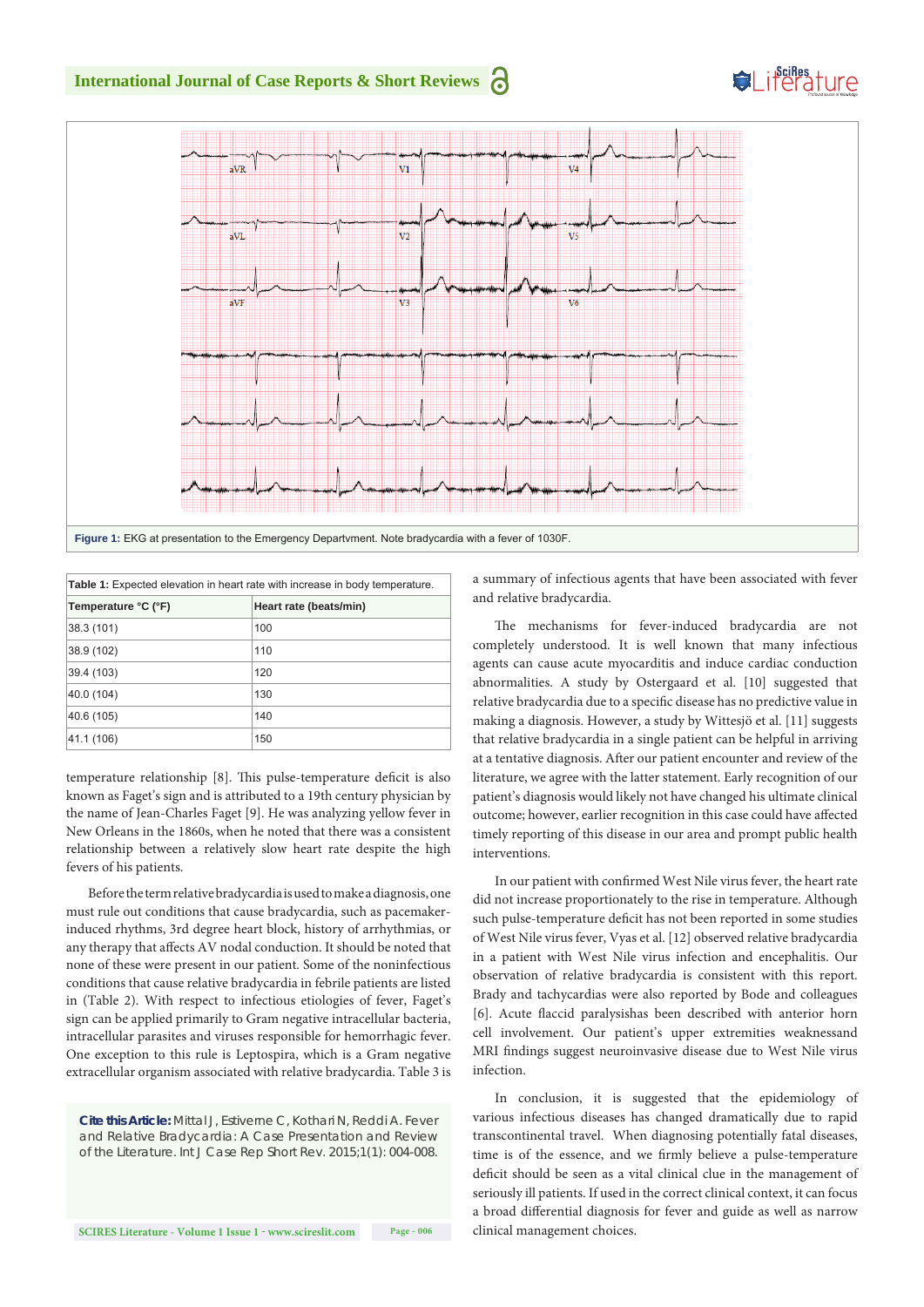| <b>Table 2:</b> Noninfectious causes of fever and relative bradycardia. |                                                                                                                                                                                                                                                                                                                                                                                                                                                                                                                                                                                                                                                                                     |  |
|-------------------------------------------------------------------------|-------------------------------------------------------------------------------------------------------------------------------------------------------------------------------------------------------------------------------------------------------------------------------------------------------------------------------------------------------------------------------------------------------------------------------------------------------------------------------------------------------------------------------------------------------------------------------------------------------------------------------------------------------------------------------------|--|
| Cause                                                                   | Comment                                                                                                                                                                                                                                                                                                                                                                                                                                                                                                                                                                                                                                                                             |  |
| Drug Fever                                                              | Commonly implicated agents are antimicrobials, anticonvulsants, and antiarrhythmics. Typically, the temperature range can be from 102-<br>104°F, though temperatures as high as 108°F have been recorded (13). A clinical clue in establishing this diagnosis includes a patient that<br>looks relatively well with respect to the degree of fever (14). Typical time between onset of causative agent and fever is 7-10 days. The<br>most common mechanism is a hypersensitivity reaction, with presence of a drug rash upwards of 25% of the time. Typical findings on labs<br>include a mild transaminitis, leukocytosis with a left shift and eosinophilia, and an elevated ESR |  |
| <b>CNS</b> lesions<br>(central fever)                                   | Marked by rapid onset and hyperpyrexia (15). One common mechanism is through damage to the hypothalamus, for example in stroke.<br>Central fevers typically have a course that resolves within a week, depending on the lesion                                                                                                                                                                                                                                                                                                                                                                                                                                                      |  |
| Lymphoma                                                                | Many case studies describe the initial presentation of lymphomas as fevers of unknown origin (16,17).<br>Individual case studies have<br>mentioned the presence of relative bradycardia as a possible diagnostic tool but it does not appear to be a common manifestation.                                                                                                                                                                                                                                                                                                                                                                                                          |  |

| Table 3: Infectious causes of fever and relative bradycardia. |                                   |                                                                                                                                                                                                                                                                                          |  |
|---------------------------------------------------------------|-----------------------------------|------------------------------------------------------------------------------------------------------------------------------------------------------------------------------------------------------------------------------------------------------------------------------------------|--|
| <b>Disease</b>                                                | <b>Causative Organism</b>         | <b>Comments</b>                                                                                                                                                                                                                                                                          |  |
| <b>Typhoid fever</b>                                          | Salmonella genus                  | Route of transmission is primarily oral-fecal. Incubation period is up to 3 weeks. Clinically<br>has a step-wise progression of fever, diarrhea, and hepatomegaly/splenomegaly (18,19)                                                                                                   |  |
| Psittacosis                                                   | Chlamydia psittaci                | Typical method of transmission is from infected birds to humans. Clinical manifestations<br>include but are not limited to: a mononucleosis-like illness, a typhoidal type illness, or most<br>commonly an atypical pneumonia (20)                                                       |  |
| Legionellosis                                                 | Legionella pneumophilia           | Usually presents as pneumonia. Can present with hyponatremia, watery diarrhea, and<br>pleuritic chest pain. Can alternatively cause a flu-like sickness called "Pontiac Fever"                                                                                                           |  |
| Scrub typhus                                                  | Orientiatsutsugamushi             | Main route of transmission is through infected mites. Typically has a non-specific<br>presentation but is seen primarily in rural Asia and the western Pacific islands. Can present<br>with regional lymphadenopathy and eschar formation (21)                                           |  |
| <b>Babesiosis</b>                                             | Babesiamicroti                    | Can range in clinical presentation from a silent infection to a fulminant, malaria-like disease<br>leading to severe hemolysis. Cases have been reported of babesiosis presenting with<br>atypical lymphocytes on blood smear (22)                                                       |  |
| <b>Brucellosis</b>                                            | <b>Brucella</b>                   | Presents with fever, night sweats, arthralgias, muscle aches, leukocytosis, transaminitis,<br>and elevated bilirubin                                                                                                                                                                     |  |
| Q fever                                                       | Coxiellaburnetii                  | Presents as a pneumonia or hepatitis (8)                                                                                                                                                                                                                                                 |  |
| Leptospirosis                                                 | Leptospira                        | May present as acute flu-like illness with fever, chills, myalgia and headache. Weil's<br>syndrome is the most severe form of leptospirosis with renal failure, hemoptysis,<br>myocarditis, and other organ failure (20)                                                                 |  |
| <b>RMSF</b>                                                   | Rickettsia rickettsia             | Presents with the maculopapular rash that starts in the periphery and travels to the<br>trunk. Rash may turn petechial in nature and infection can be often associated with<br>thrombocytopenia (20)                                                                                     |  |
| <b>West Nile</b>                                              | West Nile Virus                   | Typically presents as a meningitis or encephalitis. In a subset of patients, can also present<br>as an acute flaccid paralysis, with damage to anterior horn cells that can be seen on MRI.<br>(12)                                                                                      |  |
| Ebola/Marburg                                                 | Ebola/Marburg Virus               | Has an incubation of up to 2 weeks before onset with fever, headache, abdominal pain, and<br>myalgia/arthralgia. May be associated with bloody diarrhea but is often accompanied by<br>severe edema of the upper airway (23)                                                             |  |
| Dengue                                                        | (Flaviviridae)                    | Individual case reports made a connection between the presence of dengue hemorrhagic<br>fever and viral myocarditis/decreased ejection fraction (24,25). A link has been made<br>between Dengue hemorrhagic fever and relative bradycardia but the precise mechanism<br>remains unknown. |  |
| <b>Yellow Fever</b>                                           | Yellow Fever Virus (Flaviviridae) | Similar in presentation to Dengue hemorrhagic fever. Greater association with scleral<br>icterus and jaundice secondary to hepatic dysfunction (26)                                                                                                                                      |  |

#### **REFERENCES**

- 1. [Nakamura K. Central circuitries for body temperature and fever. Am J](http://www.ncbi.nlm.nih.gov/pubmed/21900642)  [PhysiolRegIntegr Comp Physiol 2011; 301: 1207-1228.](http://www.ncbi.nlm.nih.gov/pubmed/21900642)
- 2. [Netea MG, Kullber BJ. Circulating cytokines as mediators of fever. Clin Infect](http://www.ncbi.nlm.nih.gov/pubmed/11113021)  [Dis 2000; 31:178-184.](http://www.ncbi.nlm.nih.gov/pubmed/11113021)
- 3. [Hart J, Tillman G, Kraut MA, Chiang HS, Strain JF, et al. West Nile virus](http://www.ncbi.nlm.nih.gov/pubmed/24884681)  [neuroinvasive disease: Neurological manifestations and prospective](http://www.ncbi.nlm.nih.gov/pubmed/24884681)  [longitudinal outcomes. BMC Infect Dis 2014; 14:248.](http://www.ncbi.nlm.nih.gov/pubmed/24884681)
- 4. [West Nile virus statistics. Centers for Disease Control and Prevention.](http://www.cdc.gov/westnile/index.html)  [Accessed online on October 29, 2015.](http://www.cdc.gov/westnile/index.html)

*Cite this Article: Mittal J, Estiverne C, Kothari N, Reddi A. Fever and Relative Bradycardia: A Case Presentation and Review of the Literature. Int J Case Rep Short Rev. 2015;1(1): 004-008.*

- 5. Colorado Department of Public Health and Enviroment, Disease Control and Environmental Epidemiology Division. West Nile virus: human West Nile virus infections: Colorado 2003; 7 April 2004.
- 6. Bode AV, Sejvar JJ, Pape WJ, Campbell GL, Marfin AA. [West Nile virus](http://www.ncbi.nlm.nih.gov/pubmed/16586381http:/www.ncbi.nlm.nih.gov/pubmed/16586381)  [disease:a descriptive study of 228 patients hospitalized in a 4-county](http://www.ncbi.nlm.nih.gov/pubmed/16586381http:/www.ncbi.nlm.nih.gov/pubmed/16586381)  [region of Colorado in2003. Fever and cardiac rhythm. Arch Inter Med 1986;](http://www.ncbi.nlm.nih.gov/pubmed/16586381http:/www.ncbi.nlm.nih.gov/pubmed/16586381)  [146:11](http://www.ncbi.nlm.nih.gov/pubmed/16586381http:/www.ncbi.nlm.nih.gov/pubmed/16586381)69-171.
- 7. [Cunha BA. The diagnostic significance of relative bradycardia in infectious](http://www.ncbi.nlm.nih.gov/pubmed/11284920)  [disease. Clinmicrobiol infect 2000; 6:633-634.](http://www.ncbi.nlm.nih.gov/pubmed/11284920)
- 8. [Duffy J. French influence on the development of medicine in Louisiana.](http://www.ncbi.nlm.nih.gov/pubmed/2204447)  [Biomed pharmacother 1990; 44:147-152.](http://www.ncbi.nlm.nih.gov/pubmed/2204447)
- 9. [Ostergaard L, Huniche B, Andersen PL. Relative bradycardia in infectious](http://www.ncbi.nlm.nih.gov/pubmed/8945708)  [diseases. J Infect 1996; 33:185-191.](http://www.ncbi.nlm.nih.gov/pubmed/8945708)
- 10. [Wittesjo B, Bjornham A, Eitrem R. Relative bradycardia in infectious diseases.](http://www.ncbi.nlm.nih.gov/pubmed/10714809)  [J Infect 1999; 39: 246-247.](http://www.ncbi.nlm.nih.gov/pubmed/10714809)
- 11. [Vyas JM, Gonzalez RG, Pierce VM. Case 12-2013: A 76-year-old man with](http://www.ncbi.nlm.nih.gov/pubmed/23675661)  [fever, worsening renal function, and altered mental status. N Engl J Med](http://www.ncbi.nlm.nih.gov/pubmed/23675661)  [2013; 368:1919-1927.](http://www.ncbi.nlm.nih.gov/pubmed/23675661)

**SCIRES Literature - Volume 1 Issue 1 - www.scireslit.com Page - 007**

12. [Patel RA, Gallagher JC. Drug fever. Pharmacotherapy 2010; 30:57-69.](http://www.ncbi.nlm.nih.gov/pubmed/20030474)